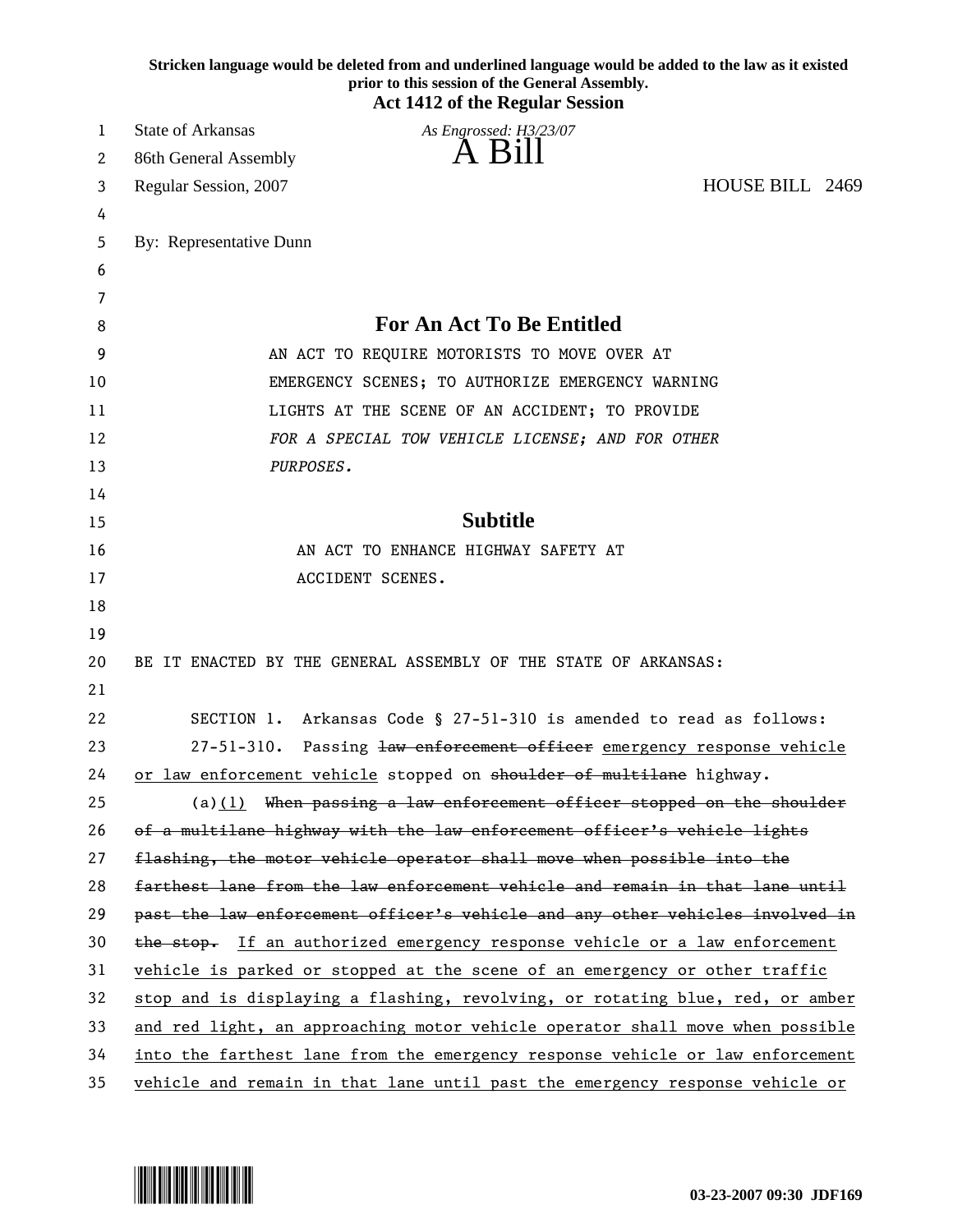## **As Engrossed: H3/23/07 HB2469**

1 law enforcement vehicle and any other vehicle involved in the stop. 2 (2) If changing lanes is not possible or is determined to be 3 unsafe, an approaching motor vehicle operator shall reduce the motor 4 vehicle's speed, proceed with caution, and maintain a reduced speed, 5 appropriate to the road and the conditions, through the area where the 6 authorized emergency response vehicle or law enforcement vehicle is stopped. 7 (b)(1)(A) Any party who pleads guilty or nolo contendere to or is 8 found guilty of violating this section shall be guilty of a misdemeanor and 9 shall be fined not less than thirty-five dollars (\$35.00) nor more than five 10 hundred dollars (\$500), confined in the county jail not to exceed ninety (90) 11 days, or both fined and imprisoned. 12 (B) In addition to the penalties prescribed in subdivision 13 (b)(1)(A) of this section, the court may order community service for not more 14 than seven (7) days and may suspend the person's driver's license for a 15 period of not less than ninety (90) days nor more than six (6) months. 16 (2) There is created a rebuttable presumption that shall arise 17 in any criminal action under this section to the effect that if it can be 18 proven that a person is the registered owner of a vehicle that is driven in a 19 manner which violates this section, the person is presumed to have been the 20 driver of the vehicle at the time of the violation. 21 22 SECTION 2. Arkansas Code § 27-36-305 is amended as follows: 23 27-36-305. Other emergency vehicles. 24 (a) All state, county, and municipal agencies and private persons and 25 businesses that operate any other type of vehicle in this state that is 26 required or permitted to be equipped with flashing or rotating emergency or 27 warning lights shall equip the vehicles with white or amber flashing or 28 rotating emergency or warning lights only. 29 (b)(1) In addition to amber flashing or rotating emergency or warning 30 lights, wreckers or tow vehicles permitted or licensed under § 27-50-1203 31 that respond to traffic incidents may, but are not required to, be equipped 32 with red flashing or rotating emergency or warning lights in addition to 33 amber warning lights. 34 (2) Red flashing or rotating emergency or warning lights on a 35 wrecker or tow vehicle shall be operated only at times the wrecker or tow 36 vehicle is stopped on or within ten feet (10') of a public way and engaged in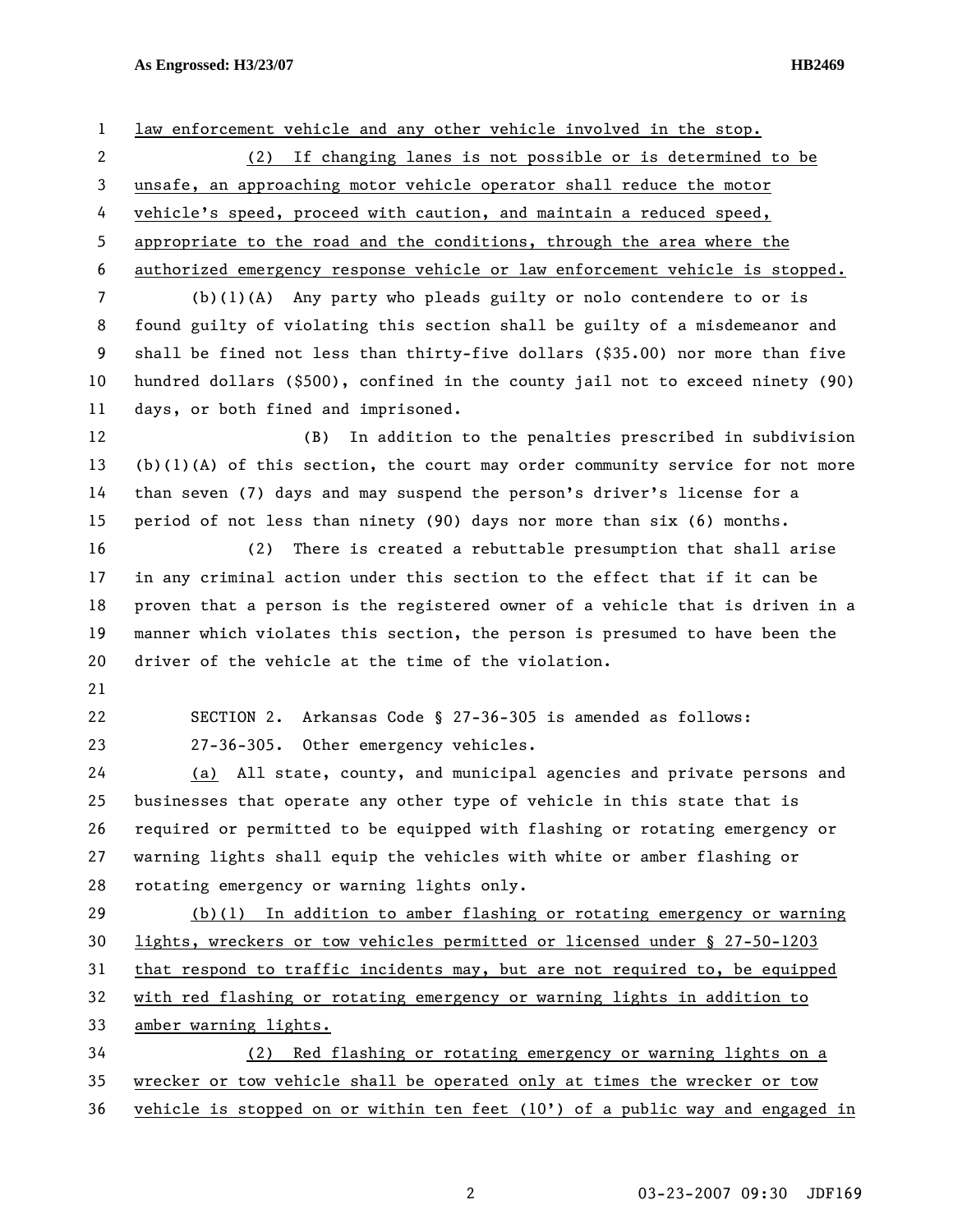**As Engrossed: H3/23/07 HB2469** 

1 recovery or loading and hooking up an abandoned, an unattended, a disabled, 2 or a wrecked vehicle. A wrecker or tow vehicle shall not operate forward-3 facing red flashing or rotating emergency or warning lights while underway, 4 except as may be expressly authorized by law otherwise. 5 6 SECTION 3. Arkansas Code § 27-49-219 is amended as follows: 7 27-49-219. Vehicles. 8 (a) "Vehicle" means every device in, upon, or by which any person or 9 property is or may be transported or drawn upon a highway, except devices 10 moved by human power or used exclusively upon stationary rails or tracks. 11 (b) "Motor vehicles" means every vehicle which is self-propelled and 12 every vehicle which is propelled by electric power obtained from overhead 13 trolley wires but not operated upon rails. 14 (c) "Motorcycle" means every motor vehicle having a saddle for the use 15 of the rider and designed to travel on not more than three (3) wheels in 16 contact with the ground but excluding a tractor. 17 (d)(1) "Authorized emergency vehicle" means authorized emergency 18 vehicles which shall include: 19 (A) Motor vehicles used by state, county, or city and 20 municipal police agencies, all of which shall be equipped with: 21 (i) Blue; or 22 (ii) Blue, red, or white rotating or flashing 23 emergency lights; 24 (B) Motor vehicles used by state, county, city, or 25 municipal fire departments, motor vehicles owned and used by volunteer fire 26 fighters while engaged in official duties, motor vehicles used by emergency 27 medical technicians certified by the Division of Health of the Department of 28 Health and Human Services or privately owned fire departments, and ambulances 29 used solely for ambulance purposes which are approved as ambulances in 30 accordance with state and federal highway safety standards, all of which 31 shall be equipped with red rotating or flashing emergency lights. Flashing 32 emergency lights shall be used by volunteer fire fighters solely while 33 engaged in the performance of duties as volunteer fire fighters and by 34 emergency medical technicians solely while engaged in the performance of 35 duties with an ambulance service licensed by the division or an organized 36 rescue squad or team; and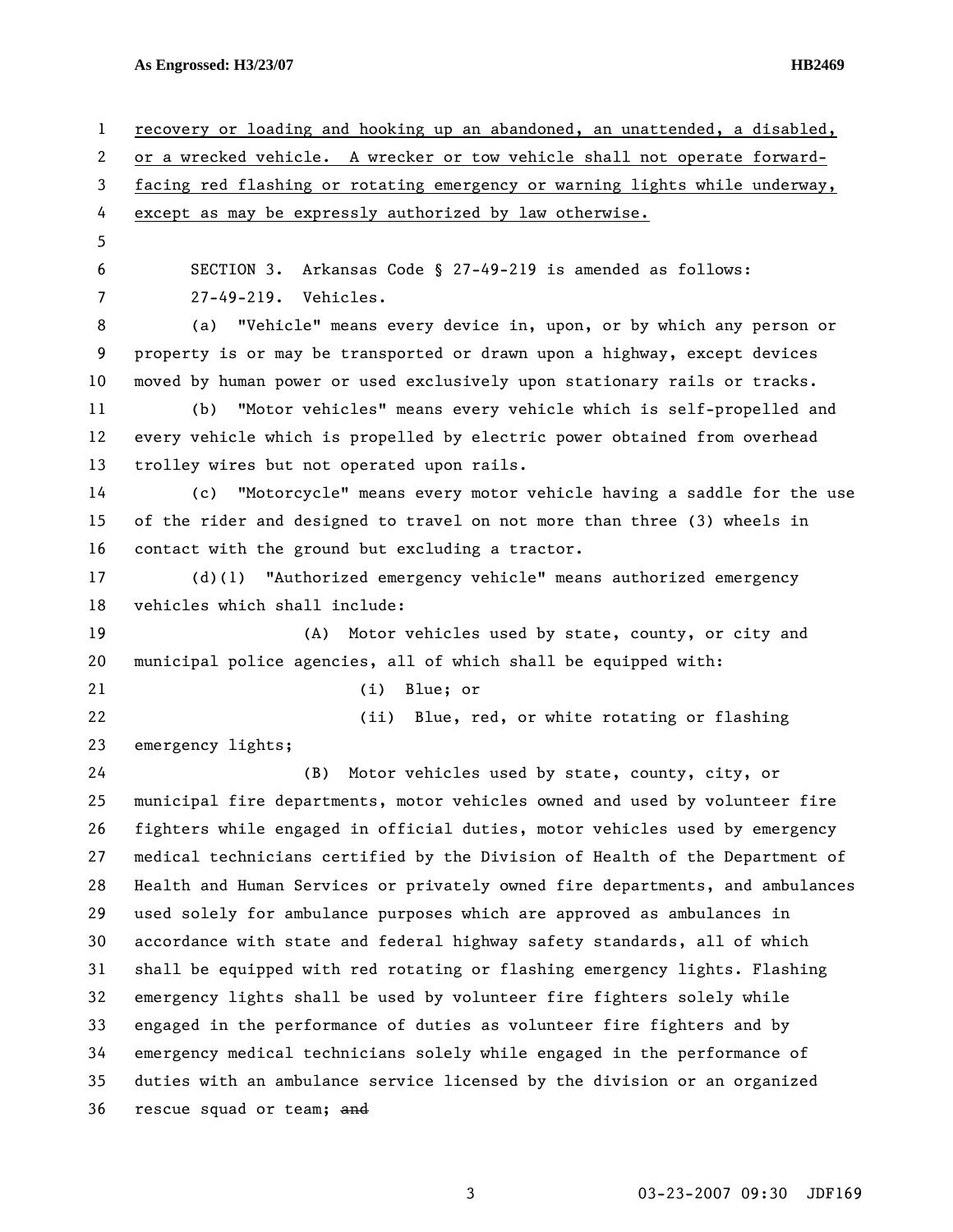1 (C) Motor vehicles owned by state, county, and municipal 2 agencies whose use is determined by the state agency to be required for 3 dangerous or hazardous services and motor vehicles owned by public service 4 corporations or private individuals whose use is determined by the 5 Commissioner of Motor Vehicles, in accordance with regulations established by 6 the commissioner to prevent abuses thereof, to be for extra hazardous 7 service, may be equipped with amber flashing or rotating emergency or warning 8 lights which shall not qualify them as emergency vehicles, but which shall, 9 during hazardous uses thereof, display their amber flashing or rotating 10 emergency or warning lights in order that other motorists and the public may 11 be aware of the special or hazardous use of the vehicles and shall exercise 12 caution in approaching the vehicles at all times while the amber flashing or 13 rotating emergency or warning lights are in operation. All hazardous service 14 vehicles shall conform to regular traffic signals and speed limits during 15 their operation $\div$ ; and 16 (D)(i) Motor vehicles utilized as wreckers or tow vehicles 17 permitted or licensed under § 27-50-1203 and may be equipped with amber 18 flashing or rotating emergency or warning lights that shall not qualify them 19 as emergency vehicles, but which shall, only during hazardous uses thereof, 20 display their amber flashing or rotating emergency or warning lights in order 21 that other motorists and the public may be aware of the special or hazardous 22 use of the wreckers or tow vehicles and exercise caution in approaching the 23 wreckers or tow vehicles at all times while the amber flashing or rotating 24 emergency or warning lights are in operation. Unless otherwise directed by a 25 law enforcement officer, a wrecker or tow vehicle shall conform to regular 26 signals and speed limits during its operation. In addition to amber flashing 27 or rotating emergency or warning lights, wreckers or tow vehicles that 28 respond to highway emergencies may be equipped with red flashing or rotating 29 emergency or warning lights; and 30 (ii) Red flashing or rotating emergency or warning 31 lights on a wrecker or tow vehicle shall be operated only while the wrecker 32 or tow vehicle is stopped on or within ten feet (10') of a public way and 33 engaged in recovery or loading and hooking up an abandoned, an unattended, a 34 disabled, or a wrecked vehicle. A wrecker or tow vehicle shall not operate 35 forward-facing red flashing or rotating emergency or warning lights while 36 underway, except as may be expressly authorized or required by law otherwise.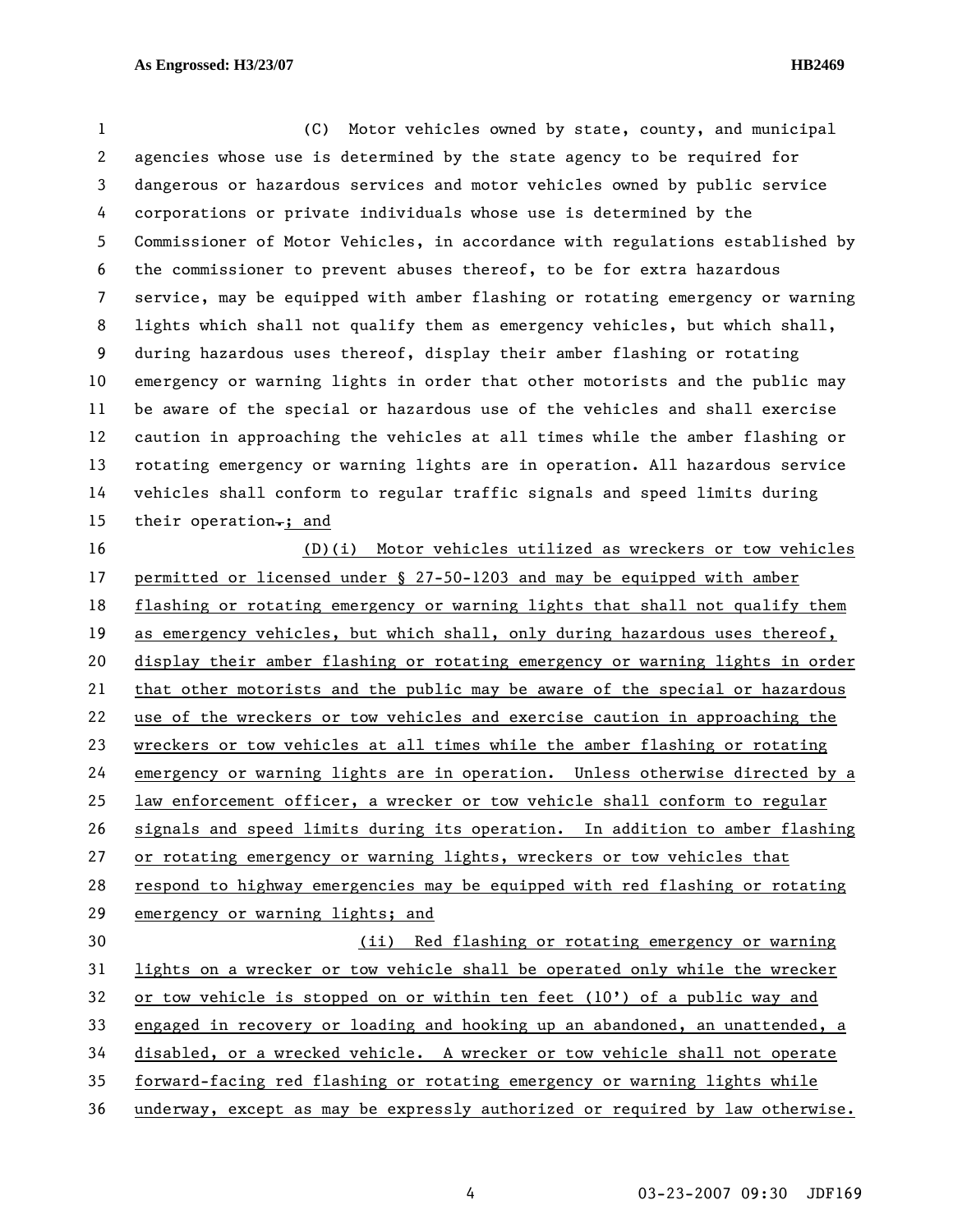1 (2) It shall be unlawful to install, operate, or use any 2 rotating or flashing light on any motor vehicle except as authorized in this 3 subsection.

4 (e) "School bus" means every motor vehicle owned by a public or 5 governmental agency and operated for the transportation of children to or 6 from school or privately owned and operated for compensation for the 7 transportation of children to or from school.

- 8
- 

9 SECTION *4*. Arkansas Code § 27-35-107 is amended as follows: 10 27-35-107. Registration of gross weight.

11 (a)(1) Upon registering any vehicle under the laws of this state, 12 which vehicle is designed and used primarily for the transportation of 13 property or for the transportation of ten (10) or more persons, the 14 Commissioner of Motor Vehicles may require such information and may make such 15 investigation or test as necessary to enable him or her to determine whether 16 the vehicle may safely be operated upon the highways in compliance with all 17 the provisions of this chapter.

18 (2) He or she shall register every such vehicle for a 19 permissible gross weight not exceeding the limitation set forth in this 20 chapter.

21 (3) Every such vehicle shall be equipped with brakes as required 22 in §§ 27-37-501 and 27-37-502.

23 (b)(1) The commissioner shall insert in the registration card issued 24 for every such vehicle the gross weight for which it is registered. If it is 25 a motor vehicle to be used for propelling other vehicles, he or she shall 26 separately insert the total permissible gross weight of that motor vehicle 27 and other vehicles to be propelled by it.

28 (2) He or she may also issue a special plate with the gross 29 weight or weights stated thereon which shall be attached to the vehicle and 30 displayed at all times.

31 (3) A wrecker or tow vehicle shall be required to register only 32 for the gross weight of that wrecker or tow vehicle without inclusion of the 33 weight of the vehicle being towed by the wrecker or tow vehicle. In the 34 registration card issued for a wrecker or tow vehicle, the commissioner shall 35 only insert the total permissible gross weight of the wrecker or tow vehicle.

36 (c)(1) It shall be unlawful for any person to operate any vehicle or